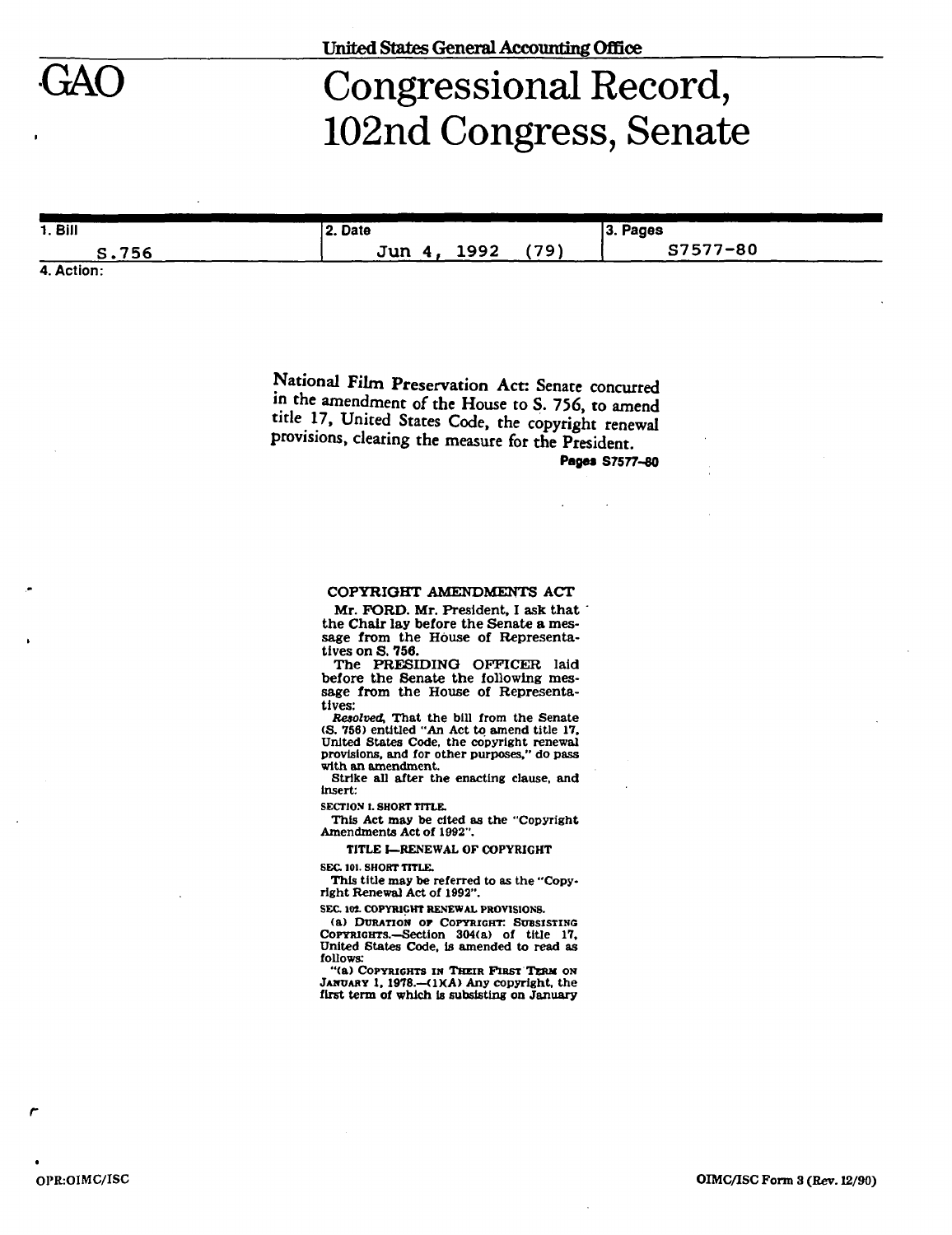**1. 1978, shall endure for 28 years from the date it was originally secured.** 

**"(B) In the case of—** 

**"(i) any posthumous work or of any periodical, cyclopedic or other composite work upon which the copyright was originally secured by the proprietor thereof, or** 

**"(11) any work copyrighted by a corporate body (otherwise than as assignee or licensee of the individual author) or by an employer for whom such work is made for hire,** 

**the proprietor of such copyright shall be entitled to a renewal and extension of the copyright in such work for the further term of 47 years.** 

**"(C) In the case of any other copyrighted work, including a contribution by an Individual author to a periodical or to a cyclopedic or other composite work—** 

**"(i) the author of such work, if the author is still living,** 

**"(11) the widow, widower, or children of the author, if the author is not living.** 

**"(Ui) the author's executors, if such author, widow, widower, or children are not living, or** 

**"(iv) the author's next of kin, In the absence of a will of the author,** 

**shall be entitled to a renewal and extension of the copyright In such work for a further term of 47 years.** 

**"(2)(A) At the expiration of the original term of copyright in a work specified In paragraph (IHB) of this subsection, the copyright shall endure for a renewed and extended further term of 47 years, which—** 

**"(1) If an application to register a claim to such further term has been made to the Copyright Office within 1 year before the expiration of the original term of copyright, and the claim is registered, shall vest, upon the beginning of such further term, in the proprietor of the copyright who is entitled to claim the renewal of copyright at the time the application is made; or** 

**"(ii) if no such application is made or the claim pursuant to such application is not registered, shall vest, upon the beginning of such further term, in the person or entity that was the proprietor of the copyright as of the last day of the original term of copyright.** 

**"(B) At the expiration of the original term of copyright in a work specified in paragraph (IXC) of this subsection, the copyright shall endure for a renewed and extended further term of 47 years, which—** 

**"(1) If an application to register a claim to such further term has been made to the Copyright Office within 1 year before the expiration of the original term of copyright, and the claim Is registered, shall vest, upon the beginning of such further term. In any person who is entitled under paragraph (IXC) to the renewal and extension of the copyright at the time the application is made; or** 

**"(ii) If no such application is made or the claim pursuant to such application is not registered, shall vest, upon the beginning of such further term, in any person entitled under paragraph (IXC), as of the last day of the original term of copyright, to the renew**al and extension of the copyright.

**"(3 HA) An application to register a claim to the renewed and extended term of copyright In a work may be made to the Copyright Office—** 

**"(i) within 1 year before the expiration of the original term of copyright by any person entitled under paragraph (1KB) or (C) to such further term of 47 years; and** 

**"(ii) at any time during the renewed and extended term by any person In whom such further term vested, under paragraph (2KA) or (B), or by any successor or assign of such**  **person, if the application is made in the name of such person.** 

**"(B) Such an application is not a condition of the renewal and extension of the copyright In a work for a further term of 47 years..** 

**"(4KA) If an application to register a claim to the renewed and extended term of copyright in a work is not made within 1 year before the expiration of the original term of copyright in a work, or if the claim pursuant to such application is not registered, then a derivative work prepared under authority of a grant of a transfer or license of the copyright that is made before the expiration of the original term of copyright may continue to be used under the terms of the grant during the renewed and extended term of copyright without Infringing the copyright, except that such use does not extend to the preparation during such renewed and extended term of other derivative works based upon the copyrighted work covered by such grant.** 

**"(B) If an application to register a claim to the renewed and extended term of copyright in a work is made within 1 year before its expiration, and the claim is registered, the certificate of such registration shall constitute prima facie evidence as to the validity of the copyright during its renewed and extended term and of the facts stated in the certificate. The evidentiary weight to be accorded the certificates of a registration of a renewed and extended term of copyright made after the end of that 1-year period**  shall be within the discretion of the court.'

**(b) REGISTRATION.—<1) Section 409 of title 17, United States Code, Is amended by adding at the end the following:** 

**"If an application is submitted for the renewed and extended term provided for in**  section 304(a)(3)(A) and an original term **registration has not been made, the Register may request information with respect to the existence, ownership, or duration of the copyright for the original term.".** 

**(2) Section 101 of title 17, United States Code, is amended by Inserting after the definition of "publication" the following:** 

**"Registration", for purposes of sections 205(c)(2). 405, 406, 410(d). 411, 412. and 506(e), means a registration of a claim in the original or the renewed and extended term of copyright.".** 

**(c) LEGAL EFFECT or RENEWAL or COPT-EIGHT UNCHANGED.—The renewal and extension of a copyright for a further term of 47 years provided for under paragraphs (1) and (2) of section 304(a) of title 17. United States Code, (as amended by subsection (a) of this section) shall have the same effect**  with respect to any grant, before the effec**tive date of this section, of a transfer or license of the further term as did the renewal of a copyright before the effective date of this section under the law in effect at the time of such grant.** 

**(d) CONFORMING -AMENDMENT.—Section 304(c) of title 17, United States Code. Is amended in the matter preceding paragraph (1) by striking "second proviso of subsection**  (a)" and inserting "subsection (a)(1)(C)

**(e) REGISTRATION PERMISSIVE.—Section 408(a) of title 17, United States Code, is amended by striking "At" and all that follows through "unpublished work." and inserting "At any time during the subsistence of the first term of copyright in any published or unpublished work in which the copyright was secured before January 1. 1978. and during the subsistence of any copyright secured on or after that date,".** 

**(f) COPYRIGHT OFFICE FEES.—Section 708(aX2> of title 17, United States Code, is amended—** 

**(1) by striking "in its first term": and (2) by striking "»12" and inserting "\$20".** 

**(g) EFFECTIVE DATE: COPYRIGHTS AFFBCTXD BY AMENDMENT.—(1) Subject to paragraphs (2) and (3), this section and the amendments made by this section shall take effect on the date of the enactment of this Act.** 

**(2) The amendments made by this section shall apply only to those copyrights secured**  between January 1, 1964, and December 31. **1977. Copyrights secured before January 1. 1964, shall be governed by the provisions of**  section 304(a) of title 17. United States Code, as in effect on the day before the ef**fective date of this section.** 

**(3) This section and the amendments made by this section shall not affect any court proceedings pending on the effective date of this section.** 

**TITLE II—NATIONAL FILM PRESERVATION SEC 201. SHORT TITLE.** 

**This title may be cited as the "National Film Preservation Act of 1992".** 

**SEC. 202. NATIONAL FILM REGISTRY OF THE LI-BRARY OF CONGRESS.** 

**The Librarian of Congress (hereinafter In this title referred to as the "Librarian") shall establish a National Film Registry pursuant to the provisions of this title, for the purpose of maintaining and preserving films that are culturally, historically, or aesthetically significant.** 

**SEC. 203. DUTIES OF THE LIBRARIAN OF CONGRESS. (a) STUDY OF FILM PRESERVATION.—(1) The** 

**Librarian shall, after consultation with the Board established pursuant to section 204, conduct a study on the current state of film preservation and restoration activities, including the activities of the Library of Congress and the other major film archives in the United States. The Librarian shall, in conducting the study—** 

**(A) take Into account the objectives of the national film preservation program set forth in clauses (1) through (Ui) of subsection (bXD(A); and** 

**(B) consult with film archivists, educators and historians, copyright owners, film in**dustry representatives, including those in**volved in the preservation of film, and others involved in activities related to film preservation.** 

**The study shall include an examination of the concerns of private organizations and individuals Involved In the collection and use of abandoned films such as training, educational, and other historically impor**tant films.

**(2) Not later than 1 year after the date of**  the enactment of this Act, the Librarian **shall submit to the Congress a report containing the results of the study conducted under paragraph (1).** 

**(b) POWERS.—<1) The Librarian shall, after consultation with the Board, do the following:** 

**(A) After completion of the study required by subsection (a), the Librarian shall, taking Into account the results of the study, establish a comprehensive national film preservation program for motion pictures. In con-junction with other film archivists and copyright owners. The objectives of such a program shall include—** 

**(i) coordinating activities to assure that efforts of archivists and copyright owners, and others in the public and private sector, are effective and complementary;** 

**(U) generating pubUc awareness of and support for those activities; and** 

**(Ui) increasing accessibility of films for educational purposes, and improving nationwide activities in the preservation of works in other media such as videotape.** 

**(B) The Librarian shall establish guidelines and procedures under which films may be included in the National Film Registry, except that no film shall be eligible for in-**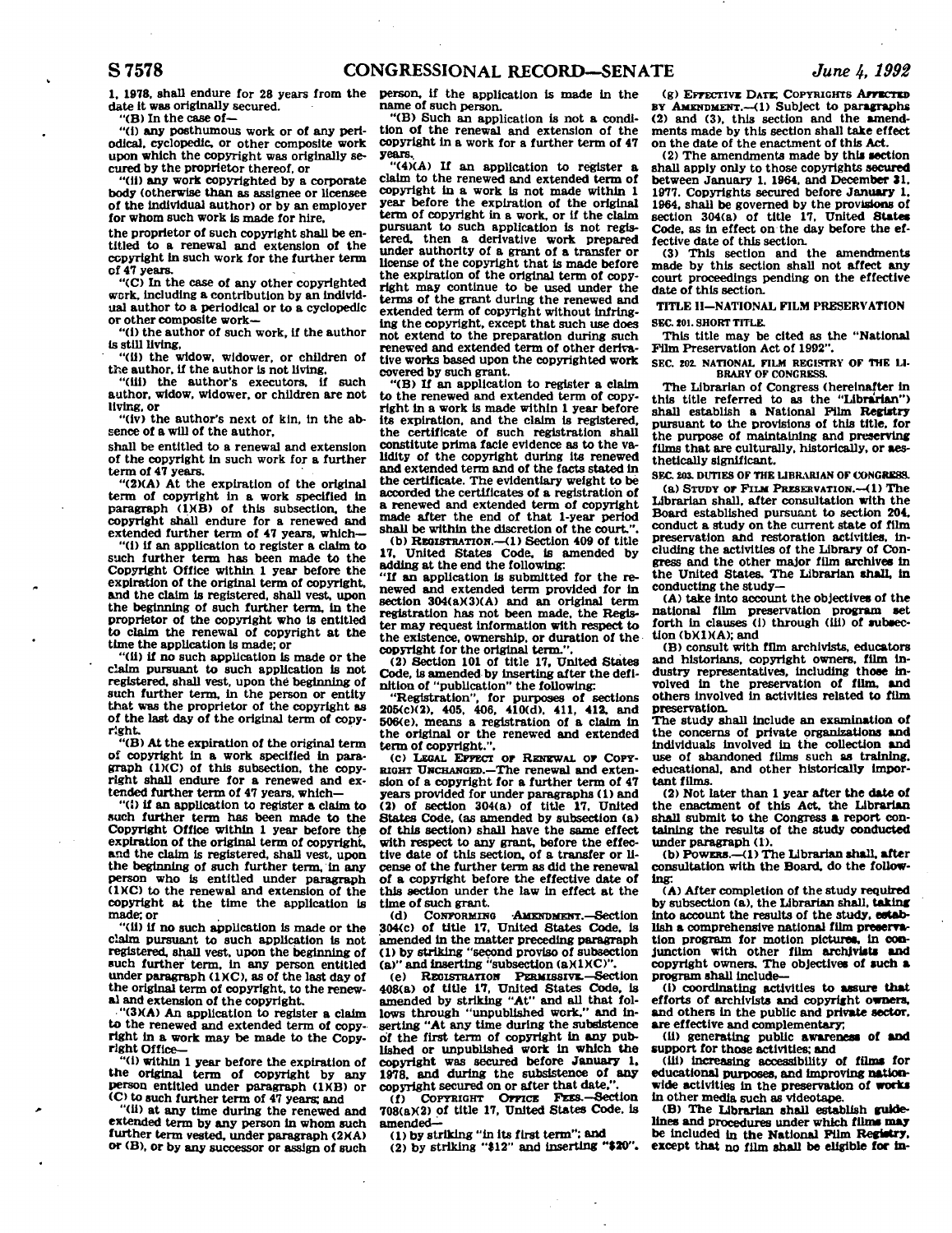**elusion In the National Film Registry until 10 years after such film's first publication.** 

**(C) The Librarian shall establish procedures under which the general public may make recommendations to the Board re-garding the Inclusion of films in the National Film Registry.** 

**(D) The Librarian shall establish procedures for the examination by the Librarian of prints of films named for inclusion in the National Film Registry to determine their eligibility for the use of the seal of the National Film Registry under paragraph (3).** 

**(E) The Librarian shall determine which films satisfy the criteria established under subparagraph (B) and qualify for inclusion in the National Film Registry, except that the Librarian shall not select more than 25 films each year for inclusion in the Registry.** 

**(2) The Librarian shall publish in the Federal Register the name of each film that is selected for inclusion In the National Film Registry.** 

**(3) The Librarian shall provide a seal to indicate that a film has been Included in the National Film Registry and Is the Registry version of that film.** 

**(4) The Librarian shall publish In the Federal Register the criteria used to determine the Registry version of a film.** 

**(5) The Librarian shall submit to the Congress a report, not less than once every two years, listing films included in the National Film Registry and describing the activities of the Board.** 

**(c) SEAL.—The seal provided under subsection (bX3) may be used on any copy of the Registry version of a film. Such seal may be used only after the Librarian has examined and approved the print from which the copy was made. In the case of copyrighted works, only the copyright owner or an authorized licensee of the copyright may place or authorize the placement of the seal on a copy of a film selected for inclusion in the National Film Registry, and the Librarian may place the seal on any print or copy of the**  film that is maintained in the National Film **Registry Collection of the Library of Congress. The person authorized to place the seal on a copy of a film selected for inclusion in the National Film Registry may accompany such seal with the following language: "This film is included in the National Film Registry, which is maintained by the Library of Congress, and was preserved under the National Film Preservation Act of 1992.".** 

**(d) DEVELOPMENT OF STANDARDS.—The Librarian shall develop standards or guidelines by which to assess the preservation or restoration of films that, will qualify films for use of the seal under this section. SEC 204. NATIONAL FILM PRESERVATION BOARD.** 

**(a) NUMBER AND APPOINTMENT.—<1) The Librarian shall establish in the Library of Congress a National Film Preservation Board to be comprised of up to 18 members, who shall be selected by the Librarian in accordance with the provisions of this section. Subject to subparagraphs (C) and (O), the Librarian shall request each organization listed in subparagraphs (A) through (P) to submit to the Librarian a list of not less than 3 candidates qualified to serve as a member of the Board. Except for the members-at-large appointed under paragraph (2), the Librarian shall appoint 1 member from**  each such list submitted by such organiza**tions, and shall designate from that list an alternate who may attend those meetings to which the individual appointed to the Board cannot attend. The organizations are the following:** 

**(A) The Academy of Motion Pictures Arts and Sciences.** 

**<B) The Directors Guild of America. (C) The Writers Guild of America. The Writers Guild of America East and the Writers Guild of America West shall each nominate not less than 3 candidates, and a representative from 1 such organization shall be selected as the member and a representative from the other such organization as the alternate.** 

**(D) The National Society of Film Critics.** 

**(E) The Society for Cinema Studies.** 

**(F) The American Film Institute.** 

**(G) The Department of Theatre, Film and Television of the College of Fine Arts at the University of California, Los Angeles.** 

(H) The Department of Film and Televi**sion of the Tisch School of the Arts at New York University.** 

**(1) The University Film and Video Association.** 

**<J) The Motion Picture Association of America..** 

**(K) The National Association of Broadcasters.** 

**<L) The Alliance of Motion Picture and Television Producers.** 

**<M) The Screen Actors Guild of America. (N) The National Association of Theater Owners.** 

**(O) The American Society of Clnematographers and the International Photographers Guild, which shall jointly submit 1 list of candidates from which a member and alternate will be selected.** 

**(P) The'United States members of the International Federation of Film Archives.** 

**(2) In addition to the Members appointed under paragraph (1), the Librarian shall appoint up to 2 members-at-large. The Librarian shall select the at-large members from names submitted by organizations in the film industry, creative artists, producers, film critics, film preservation organizations, academic institutions with film study programs, and others with knowledge of copyright law and of the Importance, use, and dissemination of films. The Librarian shall, in selecting 1 such member-at-large, give preference to individuals who are responsible for commercial film libraries. The Librarian shall also select from the names submitted under this paragraph an alternate for each member-at-large, who may attend" those meetings to which the member-at-large cannot attend.** 

**(b) CHAIRPERSON.—The Librarian shall appoint 1 member of the Board to serve as Chairperson.** 

**(c) TERM OF OFFICE.—(1) The term of each member of the Board shall be 3 years, except that there shall be no limit to the number of terms that any individual member may serve.** 

**(2) A vacancy in the Board shall be filled in the manner in which the original appointment was made under subsection (a), except that the Librarian may fill the vacancy from a list of candidates previously submitted by the organization or organizations involved. Any member appointed to fill a vacancy before the expiration of the term for which his or her predecessor was appointed shall be appointed only for the remainder of such term.** 

**(d) QUORUM.—9 members of the Board shall constitute a quorum but a lesser number may hold hearings.** 

**<e) BASIC PAY.—Members of the Board shall serve without pay. While away from their home or regular places of business in the performance of functions of the Board, members of the Board shall be allowed travel expenses, including per diem in lieu of subsistence, in the same manner as per**sons employed intermittently in Govern**ment service are allowed expenses under section 5701 of title 5, United States Code.** 

**(f) MEETINGS.—The Board shall meet at least once each calendar year. Meetings shall be at the call of the Librarian.** 

**(g) CONFLICT OF INTEREST.—The Librarian shall establish rules and procedures to address any potential conflict of interest between a member of the Board and the responsibilities of the Board.** 

**SEC 205. RESPONSIBILITIES AND POWERS OP BOARD.** 

**(a) IN GENERAL.—The Board shall review nominations of films submitted to it for inclusion In the National Film Registry and shall consult with the Librarian, as provided in section 203, with respect to the Inclusion of such films In the Registry and the preservation of these and other films that are culturally, historically, or aesthetically significant.** 

**<b) NOMINATION OF FILMS.—The Board shall consider, for inclusion in the National Film Registry, nominations submitted by the general public as well as representatives of the film industry, such as the guilds and societies representing actors, directors, screenwriters, clnematographers and other creative artists, producers, film critics, film preservation organizations, and representa-tives of academic Institutions with film study programs. The Board shall nominate not more than 25 films each year for inclusion in the Registry.** 

**(c) GENERAL POWERS.—The Board may, for the purpose of carrying out its duties, hold such hearings, sit and act at such times and places, take such testimony, and receive such evidence, as the Librarian and the Board considers appropriate.** 

**SEC. 208. NATIONAL FILM RECISTRY COLLECTION OF THE LIBRARY OF CONGRESS.** 

**(a) ACQUISITION OF ARCHIVAL QUALITY COPIES.—The Librarian shall endeavor to obtain, by gift from the owner, an archival quality copy of the Registry version of each film included in the National Film Registry. Whenever possible, the Librarian shall endeavor to obtain the best surviving materials, including preprint materials.** 

**(b) ADDITIONAL MATERIALS.—The Librarian shall endeavor to obtain, for educational and research purposes, additional materials related to each film included in the National Film Registry, such as background materials, production reports, shooting scripts (including continuity scripts) and other similar materials.** 

**(c) PROPERTY OF UNITED STATES.—All copies of films on the National Film Registry that are received by the Librarian and other materials received by the Librarian under subsection (b) shall become the property of the United States Government, subject to the provisions of title 17, United States Code.** 

(d) NATIONAL FILM REGISTRY COLLECTION.<sup>-</sup>All copies of films on the National  $-$ All copies of films on the National **Film Registry that are received by the Librarian and other materials received by the librarian under subsection (b) shall be riaintained in a special collection in the Library of Congress to be known as the "National Film Registry Collection of the library of Congress". The Librarian shall, by regulation, and in accordance with title 17, United States Code, provide for reasonable "access to films in such collection for scholarly and research purposes.** 

**SEC 207. SEAL OF THE NATIONAL FILM REGISTRY. (a) USE OF THE SEAL.—<1) No person shall knowingly distribute or exhibit to the public a version of a film which bears the seal de**scribed in section 203(b)(3) if such film-

**(A) is not included in the National Film Registry; or** 

**(B) is Included in the National Film Registry, but such copy was not made from a**